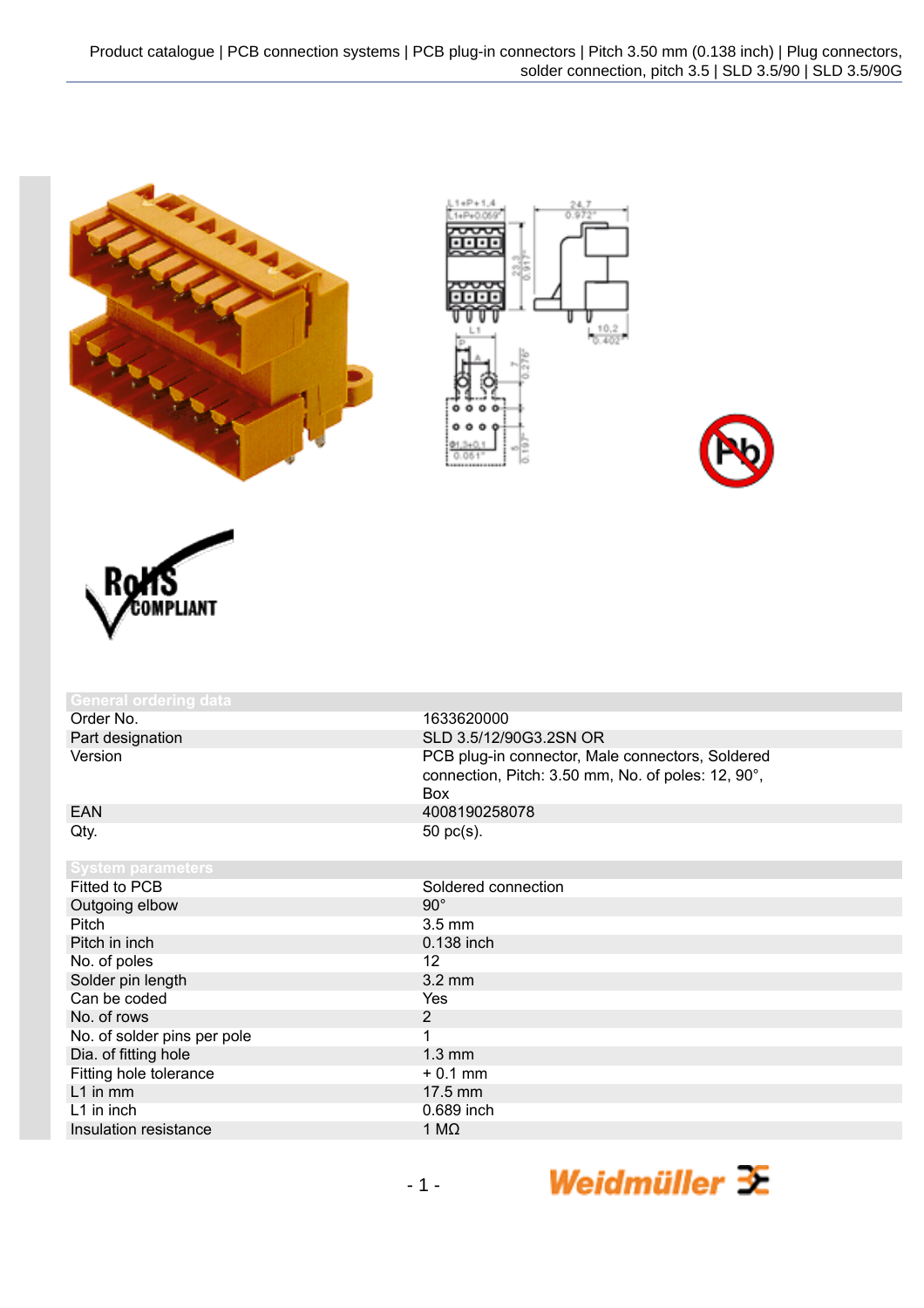| <b>System parameters</b>                                           |                              |
|--------------------------------------------------------------------|------------------------------|
| Electric shock protection to DIN VDE 0470                          | <b>IP 10</b>                 |
| Electric shock protection to DIN VDE 0470                          | Safe from back-of-hand touch |
|                                                                    |                              |
| <b>Material data</b>                                               |                              |
| Insulating material                                                | <b>PBT</b>                   |
| Colour                                                             | orange                       |
| colour chart                                                       | Similar to RAL 2000          |
| Insulating material group                                          | Illa                         |
| Flammability class UL 94                                           | $V-0$                        |
| CTI                                                                | $>= 200$                     |
| Contact base material                                              | CuSn                         |
| Contact surface                                                    | tinned                       |
| Constant operating temp., min.                                     | $-25$ °C                     |
| Constant operating temp., max.                                     | 100                          |
| Storage temperature, min.                                          | $-25 °C$                     |
|                                                                    | 55 °C                        |
| Storage temperature, max.<br>Max. relative humidity during storage | 80 %                         |
|                                                                    |                              |
| <b>DIN IEC rating data</b>                                         |                              |
| Rated current, min. No. pins (Tu=20°C)                             | 10.5A                        |
| Rated current, max. No. pins (Tu=20°C)                             | 8 A                          |
| Rated current, min. No. pins(Tu=40°C)                              | 9 A                          |
| Rated current, max. No. pins (Tu=40°C)                             | 7 A                          |
| Rated voltage for overvoltage class/pollution                      | 160 V                        |
| severity III/3                                                     |                              |
| Rated impulse withstand voltage for overvoltage                    | 2.5 kV                       |
| class/pollution severity III/3                                     |                              |
| Rated voltage for overvoltage class/pollution                      | 160 V                        |
| severity III/2                                                     |                              |
| Rated impulse withstand voltage for overvoltage                    | 2.5 kV                       |
| class/pollution severity III/2                                     |                              |
| Rated voltage for overvoltage class/pollution                      | 200 V                        |
| severity II/2                                                      |                              |
| Rated impulse withstand voltage for overvoltage                    | 2.5 kV                       |
| class/pollution severity II/2                                      |                              |
| Short-time withstand current resistance                            | 3 x 1s with 80 A             |
|                                                                    |                              |
| <b>CSA rating data</b>                                             |                              |
| Rated voltage (Use group D)                                        | 300 V                        |
| Rated current (Use group D)                                        | 8 A                          |
|                                                                    |                              |
| UL 1059 rating data                                                |                              |
| Rated voltage (Use group D)                                        | 300 V                        |
| Rated current (Use group D)                                        | 8 A                          |

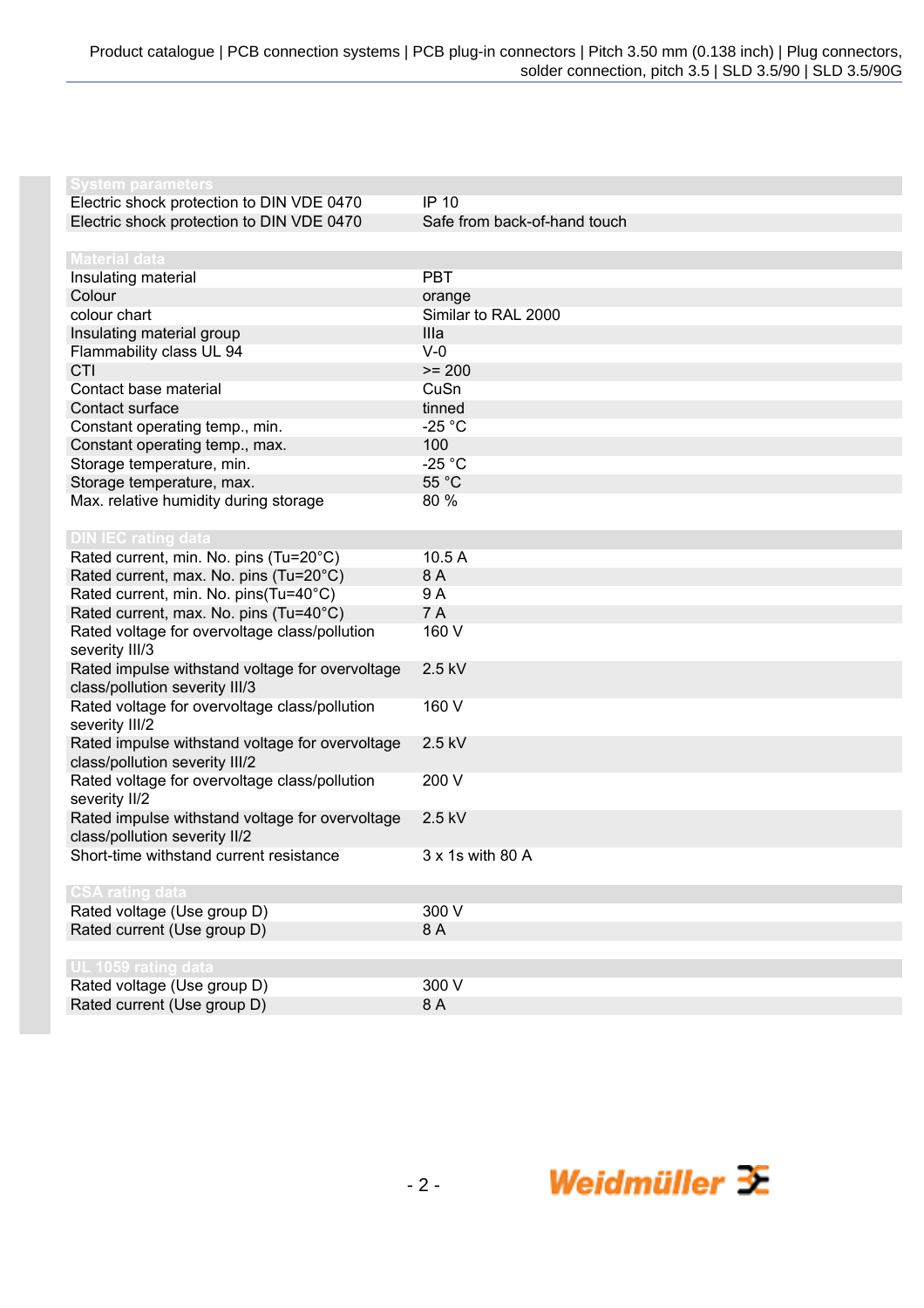Approvals institutes





| Downloads                             |             |
|---------------------------------------|-------------|
| CAD Library (P-CAD Format - Standard) | SLD.LIB     |
| <b>Classifications</b>                |             |
| <b>ETIM 2.0</b>                       | <b>NK</b>   |
| <b>ETIM 3.0</b>                       | EC001284    |
| eClass 4.1                            | 27-26-07-01 |
| eClass 5.0                            | 27-26-07-01 |
| eClass 5.1                            | 27-26-07-04 |

## **Similar products**

| Order No.  | Part designation       | <b>Version</b>                                                                                                       |
|------------|------------------------|----------------------------------------------------------------------------------------------------------------------|
| 1633580000 | SLD 3.5/4/90G3.2SN OR  | PCB plug-in connector, Male connectors, Soldered connection,<br>Pitch: 3.50 mm, No. of poles: 4, 90°, Box            |
| 1633590000 | SLD 3.5/6/90G3.2SN OR  | PCB plug-in connector, Male connectors, Soldered connection,<br>Pitch: 3.50 mm, No. of poles: 6, 90°, Box            |
| 1633600000 | SLD 3.5/8/90G3.2SN OR  | PCB plug-in connector, Male connectors, Soldered connection,<br>Pitch: 3.50 mm, No. of poles: 8, 90°, Box            |
| 1633610000 | SLD 3.5/10/90G3.2SN OR | PCB plug-in connector, Male connectors, Soldered connection,<br>Pitch: 3.50 mm, No. of poles: 10, 90°, Box           |
| 1633630000 | SLD 3.5/14/90G3.2SN OR | PCB plug-in connector, Male connectors, Soldered connection,<br>Pitch: 3.50 mm, No. of poles: 14, 90°, Box           |
| 1633640000 | SLD 3.5/16/90G3.2SN OR | PCB plug-in connector, Male connectors, Soldered connection,<br>Pitch: 3.50 mm, No. of poles: 16, 90°, Box           |
| 1633650000 | SLD 3.5/18/90G3.2SN OR | PCB plug-in connector, Male connectors, Soldered connection,<br>Pitch: 3.50 mm, No. of poles: 18, 90°, Box           |
| 1633660000 | SLD 3.5/20/90G3.2SN OR | PCB plug-in connector, Male connectors, Soldered connection,<br>Pitch: 3.50 mm, No. of poles: 20, 90°, Box           |
| 1633670000 | SLD 3.5/22/90G3.2SN OR | PCB plug-in connector, Male connectors, Soldered connection,<br>Pitch: 3.50 mm, No. of poles: 22, 90°, Box           |
| 1633680000 | SLD 3.5/24/90G3.2SN OR | PCB plug-in connector, Male connectors, Soldered connection,<br>Pitch: $3.50$ mm, No. of poles: $24, 90^\circ$ , Box |
|            |                        |                                                                                                                      |

Weidmüller  $\mathcal{\mathcal{F}}$